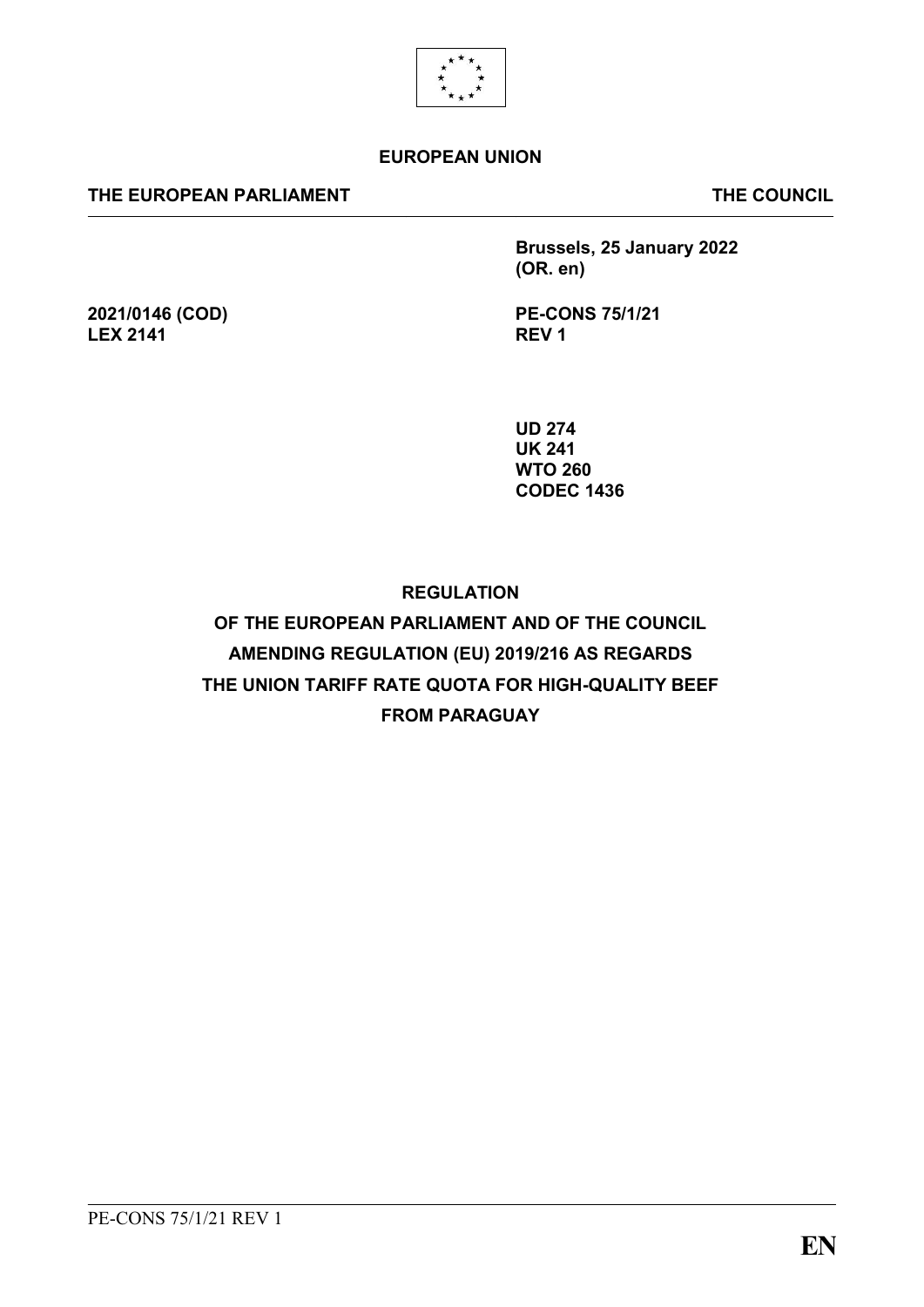# **REGULATION (EU) 2022/… OF THE EUROPEAN PARLIAMENT AND OF THE COUNCIL**

## **of 25 January 2022**

# **amending Regulation (EU) 2019/216 as regards the Union tariff rate quota for high-quality beef from Paraguay**

## THE EUROPEAN PARLIAMENT AND THE COUNCIL OF THE EUROPEAN UNION,

Having regard to the Treaty on the Functioning of the European Union, and in particular Article 207(2) thereof,

Having regard to the proposal from the European Commission,

After transmission of the draft legislative act to the national parliaments,

Acting in accordance with the ordinary legislative procedure**<sup>1</sup>** ,

1

**<sup>1</sup>** Position of the European Parliament of 14 December 2021 (not yet published in the Official Journal) and decision of the Council of 11 January 2022.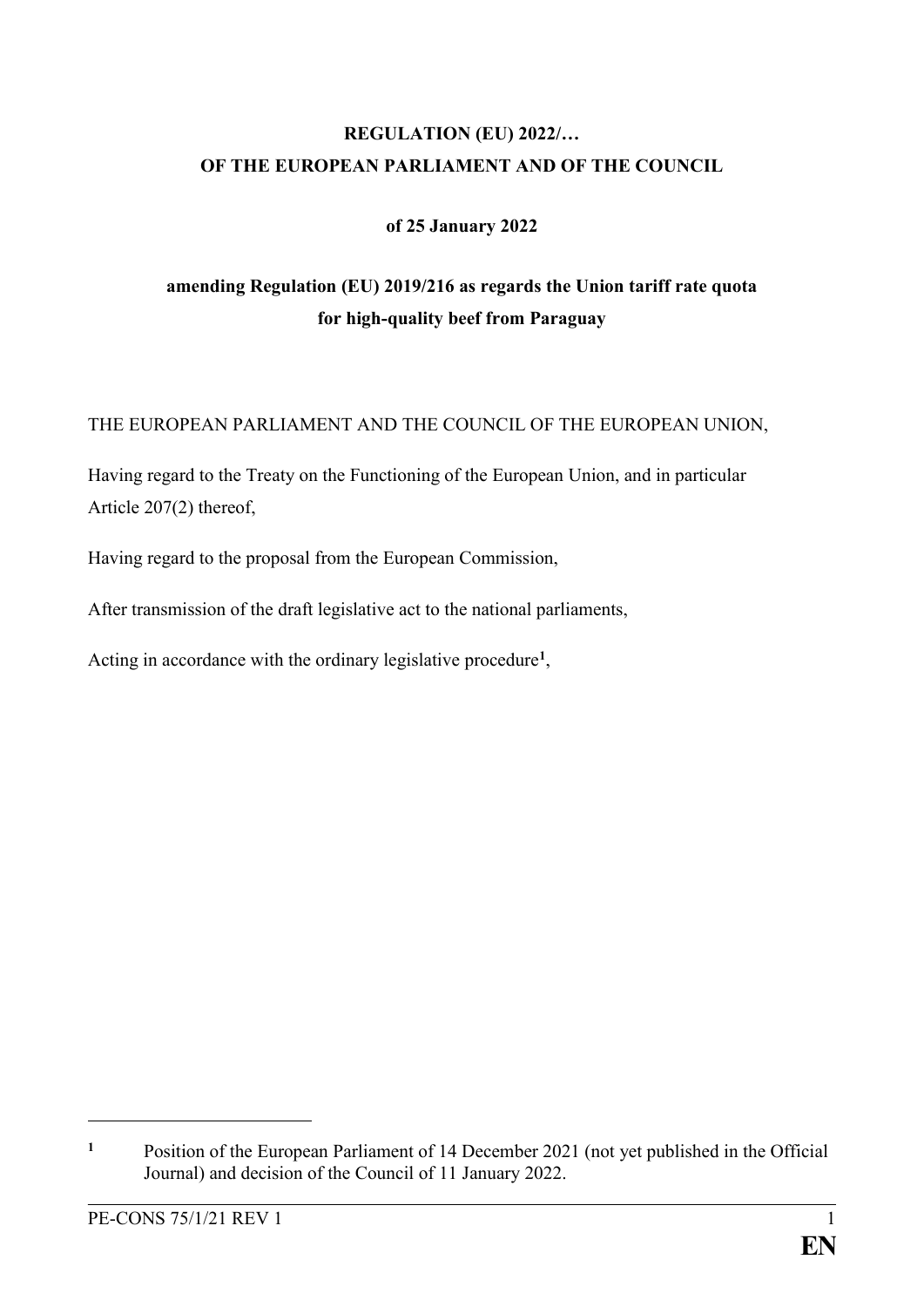## Whereas:

- (1) Following the withdrawal of the United Kingdom of Great Britain and Northern Ireland (the 'United Kingdom') from the Union, the Union and the United Kingdom notified the other Members of the World Trade Organization (WTO) that their current market access levels will be maintained by apportioning the Union's tariff rate quotas between the Union and the United Kingdom. The methodology for that apportionment, as well as the EU-27 volumes, are laid down in Regulation (EU) 2019/216 of the European Parliament and of the Council**<sup>1</sup>** .
- (2) The Union's tariff rate quotas that are not part of the Union's schedule of concessions and commitments should not be apportioned.
- (3) Council Regulation (EC) No 1149/2002**<sup>2</sup>** opened an import tariff quota of 1 000 tonnes, expressed in product weight, of high-quality fresh, chilled or frozen beef. Despite not being part of the WTO schedule of the Union, that tariff quota was incorrectly apportioned by Regulation (EU) 2019/216, thus reducing its volume with application as of 1 January 2021. The original volume of that tariff quota should therefore be restored.
- (4) Regulation (EU) 2019/216 should therefore be amended accordingly,

## HAVE ADOPTED THIS REGULATION:

1

**<sup>1</sup>** Regulation (EU) 2019/216 of the European Parliament and of the Council of 30 January 2019 on the apportionment of tariff rate quotas included in the WTO schedule of the Union following the withdrawal of the United Kingdom from the Union, and amending Council Regulation (EC) No 32/2000 (OJ L 38, 8.2.2019, p. 1).

**<sup>2</sup>** Council Regulation (EC) No 1149/2002 of 27 June 2002 opening an autonomous quota for imports of high-quality beef (OJ L 170, 29.6.2002, p. 13).